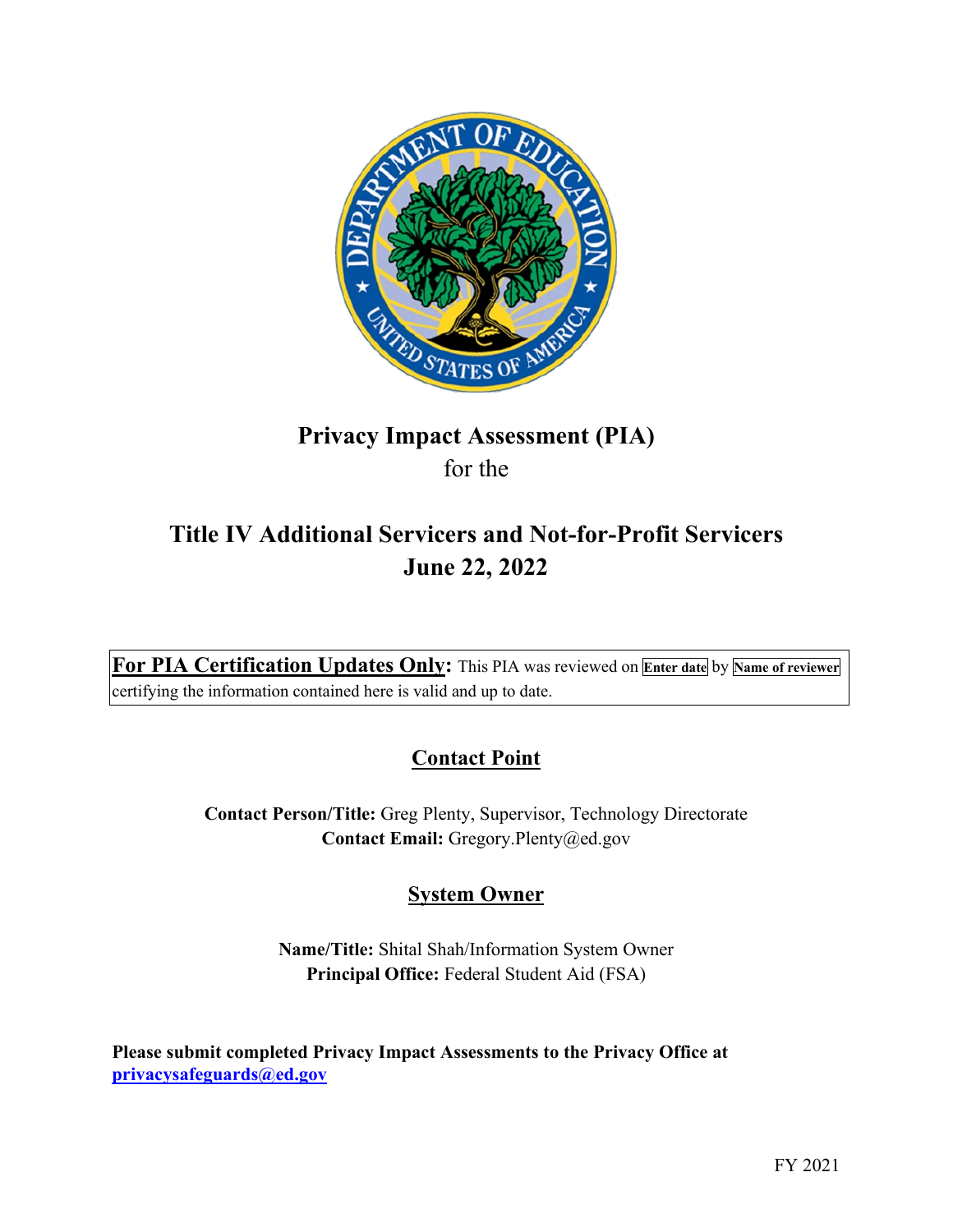*Please complete this Privacy Impact Assessment (PIA) on how personally identifiable information (PII) is collected, stored, protected, shared, and managed electronically by your system. You may wish to consult with your ISSO in completing this document. If a question does not apply to your system, please answer with N/A.* 

## **1. Introduction**

or purpose for the system. **1.1.** Describe the system including the name, acronym, and a brief description of the program

 management of the collection of loans, as well as grant overpayments, for aid provided to borrowers and grantees. Servicers are commonly referred to as Title IV Federal Student Aid (FSA), as part of the Title IV student aid program authorized by the Higher Education Act of 1965 (HEA), as amended, uses servicers to support the additional servicers (TIVAS) and not-for-profit servicers (NFPs). The servicers support user account management for borrowers to view and make loan payments. Servicer communication with borrowers may be performed through U.S. mail, email, web chats, phone calls, and via electronic signature processing for completion of appropriate forms. Servicing functions also include the posting of payments and reporting loan balances to FSA, along with assisting borrowers around loan processing, deferments, and forbearance options.

 The servicers exchange data with other FSA systems (see list below) on a weekly collection on loans, the servicer may perform validation checks on borrower contact and/or monthly basis (as required based on financial reporting requirements) to ensure accurate reporting of loan balances and grant information or to transfer defaulted loans from FSA to the servicer to support collection efforts. To ensure information through collections and skip tracing entities along with reporting to credit bureaus. Additional reporting may occur to educational and lending institutions, as well as other loan servicers to confirm loan balances and student enrollment status. Reporting may also occur to other government agencies such as State attorneys general, the Consumer Financial Protection Bureau, and the Department's Office of Inspector General, to support fraud investigations.

 allows customers to access loan-level information and make updates to their To service the loans on behalf of FSA, each servicer's system uses a customer-facing website and backend databases that are part of their system boundary. The website accounts. The databases are used to store borrowers' loan information. Below is the list of servicers and the names of the FSA systems to which the servicers transmit encrypted loan information: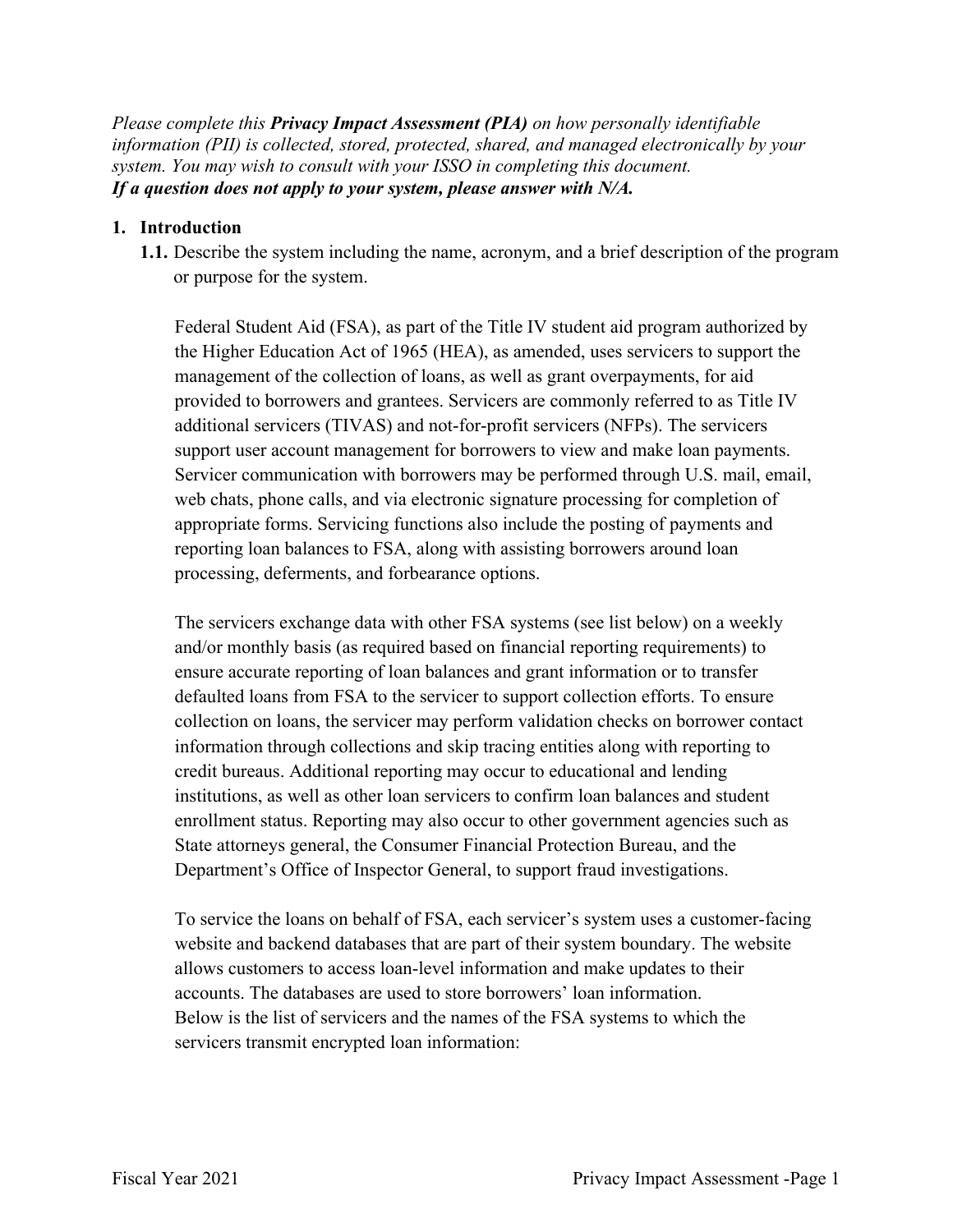- 1. Pennsylvania Higher Education Assistance Authority (PHEAA): Debt Management Collection System (DMCS), National Student Loan Data System (NSLDS), Common Origination and Disbursement (COD), Financial Management System (FMS), Missouri Higher Education Loan Assistance Authority (MOHELA), and Postsecondary Educational Participants System (PEPS).
- 2. Department of ED/Perkins (Perkins): DMCS, NSLDS, and FMS.
- 3. Aidvantage (ADVS): DMCS, NSLDS, COD, FMS, and PEPS.
- 4. Great Lakes Commercial System (GLCS): COD, DMCS, Digital Customer Care (DCC,) FMS, PEPS, and NSLDS.
- 5. Nelnet: COD, DMCS, DCC, FMS, PEPS, EdFinancial, Oklahoma Student Loan Authority (NFPOSLA), and NSLDS.
- 6. EdFinancial: DMCS, COD, FMS, Nelnet, PEPS, and NSLDS.
- 7. MOHELA: COD, FMS, PHEAA, PEPS, and NSLDS.
- 8. NFPOSLA: Nelnet.

For a complete list of the servicers please refer to the following link.

**1.2.** Describe the purpose for which the personally identifiable information  $(PII)^{1}$  is collected, used, maintained, or shared.

 to determine a student's eligibility for Title IV funds, 2) to account for Title IV funds, 3) to deliver Title IV funds to students, or 4) to perform any other aspect of the PII is collected and used in connection with loan processing and servicing activities: 1) administration of the Title IV programs. Additionally, the PII is used for identification of loan and/or individuals between FSA and external systems as part of the data sharing process.

**1.3.** Is this a new system, or one that is currently in operation?

### Currently Operating System

**1.4.** Is this PIA new or is it updating a previous version?

 $1$  The term "personally identifiable information" refers to information which can be used to distinguish or trace an individual's identity, such as their name, social security number, biometric records, etc. alone, or when combined with other personal or identifying information which is linked or linkable to a specific individual, such as date and place of birth, mother's maiden name, etc. OMB Circular A-130, page 33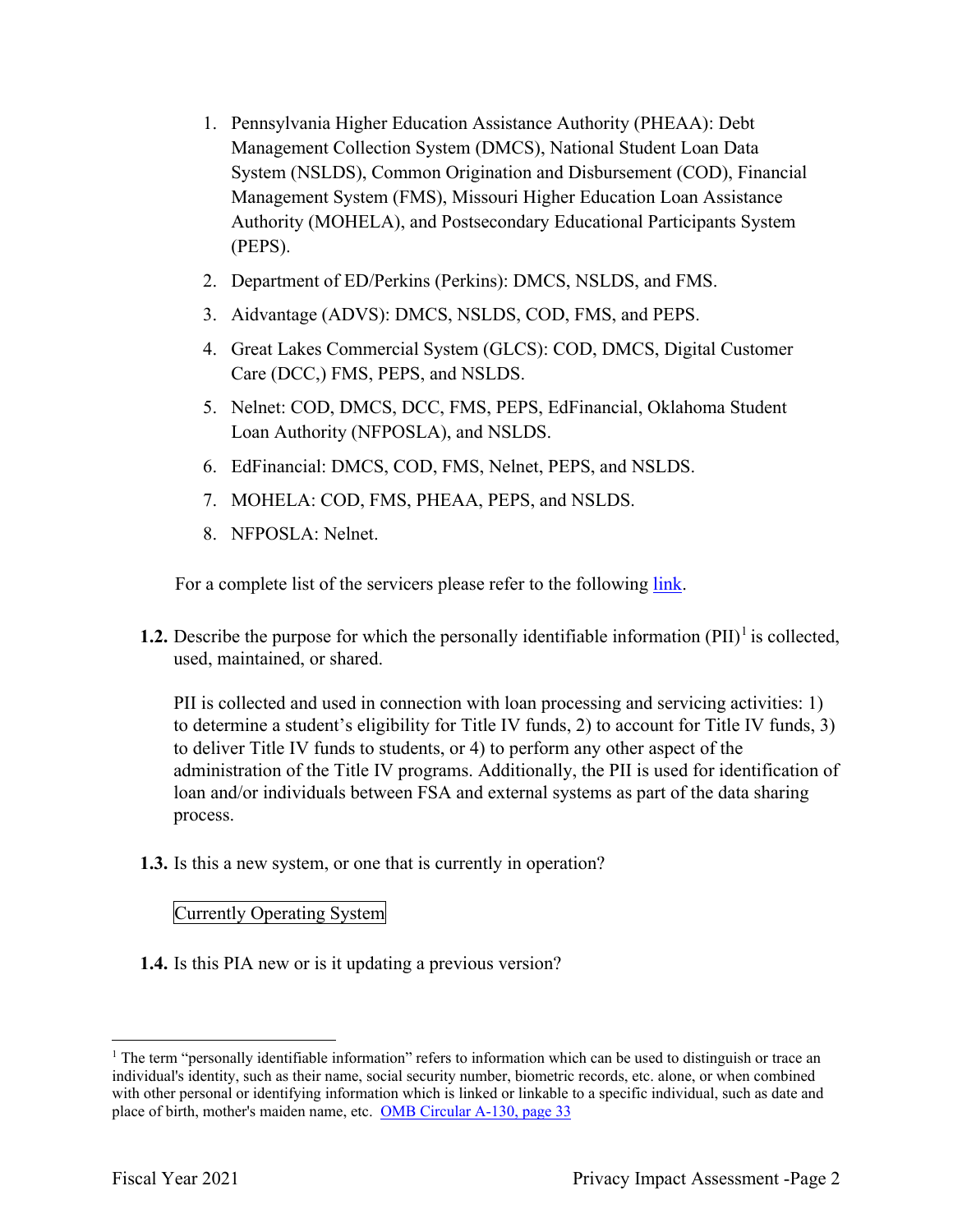# Updated PIA

The PIA is being updated as part of the required biennial review.

**1.5.** Is the system operated by the agency or by a contractor?

# Contractor

 **1.5.1.** If the system is operated by a contractor, does the contract or other acquisitionrelated documents include privacy requirements?

 $\Box$  N/A

Yes

For further information related to contractor requirements, refer to the following link:<http://www.ed.gov/fund/contract/about/bsp.html>

# **2. Legal Authorities and Other Requirements**  *If you are unsure of your legal authority, please contact your program attorney.*

- **2.1.** What specific legal authorities and/or agreements permit and regulate the collection and use of data by the system? Please include name and citation of the authority.
	- The Higher Education Act of 1965 (HEA), as amended, Section 441 and 461 Title IV, Section 401.
	- Executive Order 9397 (November 22, 1943), as amended by Executive Order 13478, (November 18, 2008).

# **SORN**

 **2.2.** Is the information in this system retrieved by an individual's name or personal identifier such as a Social Security Number (SSN) or other identification?<br>Ves

For management of collection of loans and grant overpayments for aid, information is retrieved by the SSN, date of birth, and name.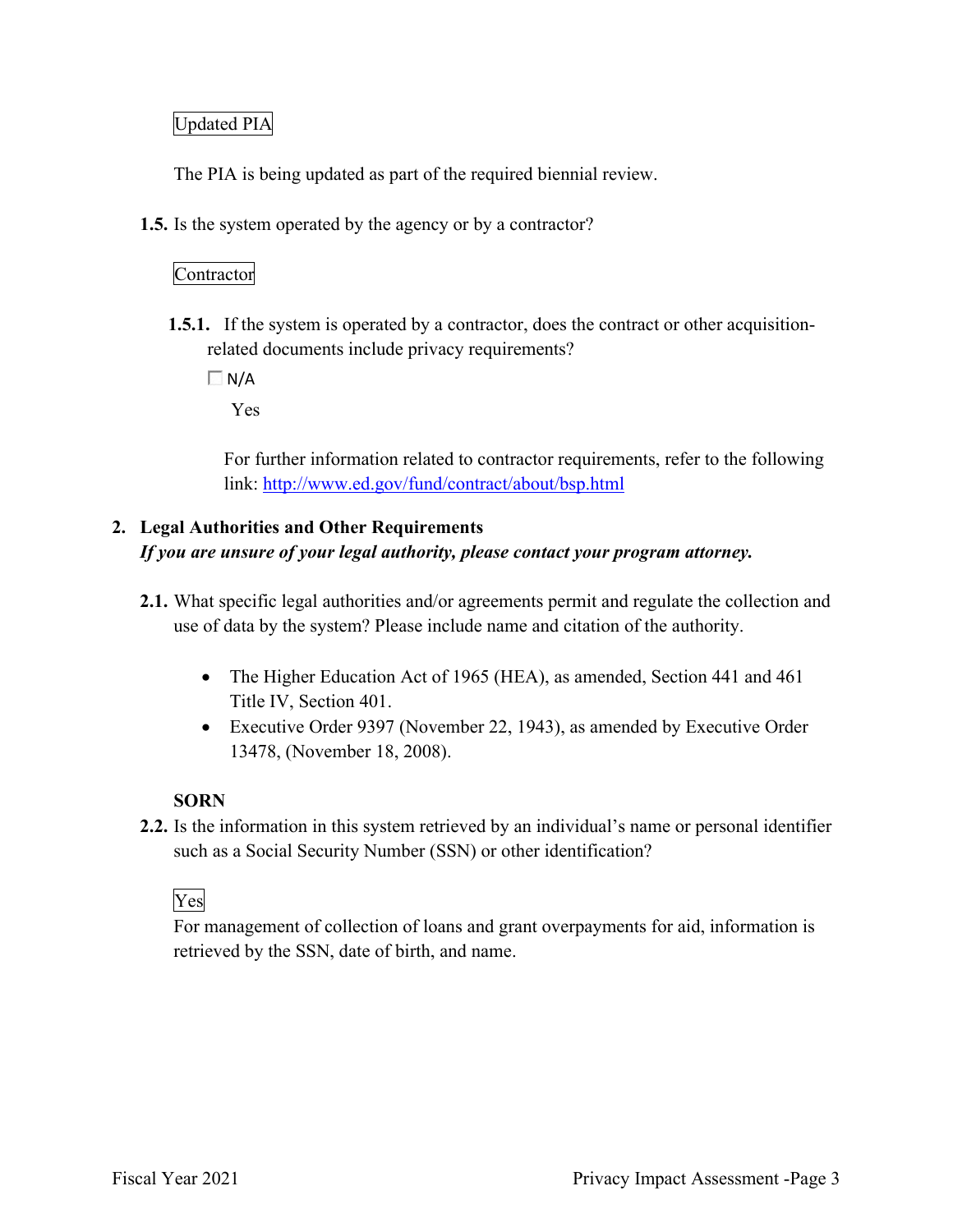**2.2.1.** If the above answer is **YES,** this system will need to be covered by Privacy Act System of Records Notice(s)  $(SORN(s))$ .<sup>2</sup> Please provide the SORN name, number, Federal Register citation and link, or indicate that a SORN is in progress.  $\Box$  N/A

 Records Notice (SORN), which was published as number 18-11-16 in the Federal Servicers are covered under the "Common Services for Borrowers" System of Register on September 2, 2016 (81 FR 60683).

 **2.2.2.** If the above answer is **NO**, explain why a SORN was not necessary. For Department, etc. example, the information is not retrieved by an identifier, the information is not maintained in a system of records, or the information is not maintained by the

 $\overline{M}$  N/A

# **Records Management**

 **an email to [RMHelp@ed.gov](mailto:RMHelp@ed.gov) If you do not know your records schedule, please consult with your records liaison or send** 

 Administration (NARA) for the records contained in this system? Please provide all **2.3.** What is the records retention schedule approved by National Archives and Records relevant NARA schedule numbers and disposition instructions.

 This system is under review for its revised record retention and subsequent NARA approval. Records will be safeguarded as permanent pending NARA approval.

**2.4.** Is the PII contained in this system disposed of appropriately, and in accordance with the timelines in the records disposition schedule?

Yes

# **3. Characterization and Use of Information**

# **Collection**

**3.1.** List the specific PII elements (e.g., name, email, address, phone number, date of birth, Social Security, etc.) that the system collects, uses, disseminates, or maintains.

 $2$  A System of Records Notice (SORN) is a formal notice to the public that identifies the purpose for which PII is collected, from whom and what type of PII is collected, how the PII is shared externally (routine uses), and how to access and correct any PII maintained by ED. <https://connected.ed.gov/om/Documents/SORN-Process.pdf>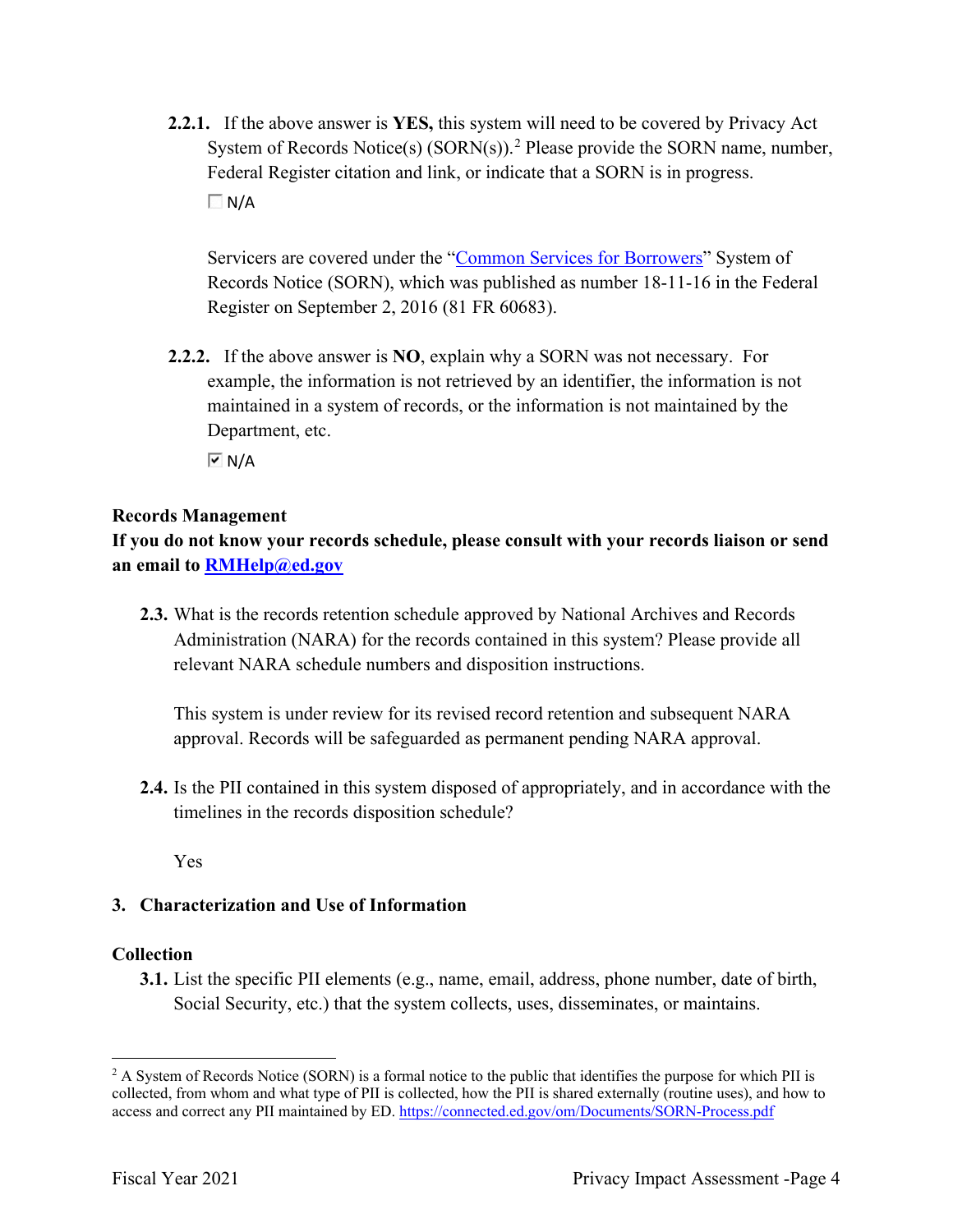income and expenses are included in a financial statement submitted by the borrowers. Servicers collect and maintain the employment information (employer name, address, and employment status), educational status, family income, SSN, first and last names, Federal student account number, date of birth, permanent mailing address(es), email address(es), and telephone number(s) of the individuals obligated on the debt or whose For borrowers approved for automated payments, bank debit card information will also be collected.

 disbursements on the loan, and loan guaranty, if any; the repayment history, including Records also include, but are not limited to: the application for, agreement to repay, and deferments and forbearances; claims by lenders on the loan guaranty; and cancellation or discharges on grounds of qualifying service, bankruptcy discharge, disability (including medical records submitted to support application for discharge by reason of disability), death, or other statutory or regulatory grounds for relief.

 individuals obligated on the debt or provided as references by the obligor, and the Additionally, for Title IV HEA grant overpayments, the system contains records about the amount disbursed, the school that disbursed the grant, and the basis for overpayment. For all debts, the system contains demographic, employment, and other data on the collection actions taken by any holder, including write-off amounts and compromise amounts.

 **3.2.** Does the system collect only the minimum amount required to achieve the purpose stated in Question 1.2?<br>Yes

 information) collected is the minimum necessary to enable effective loan processing and servicing activities. The information provided to the servicers allows for the effective The information (including identification, contact, financial, personal, and employment management of the collection of loans, as well as grant overpayments, for aid provided to borrowers and grantees.

**3.3.** What are the sources of PII collected (e.g., individual, school, another agency, commercial sources, etc.)?

The information is obtained from the borrowers, co-borrowers, co-signers, references provided by the borrowers, educational institutions, financial institutions, employers, the Department, the FSA National Student Loan Data System (NSLDS), National Student Clearinghouse (NSC), and external databases (e.g., Directory Assistance, credit bureaus,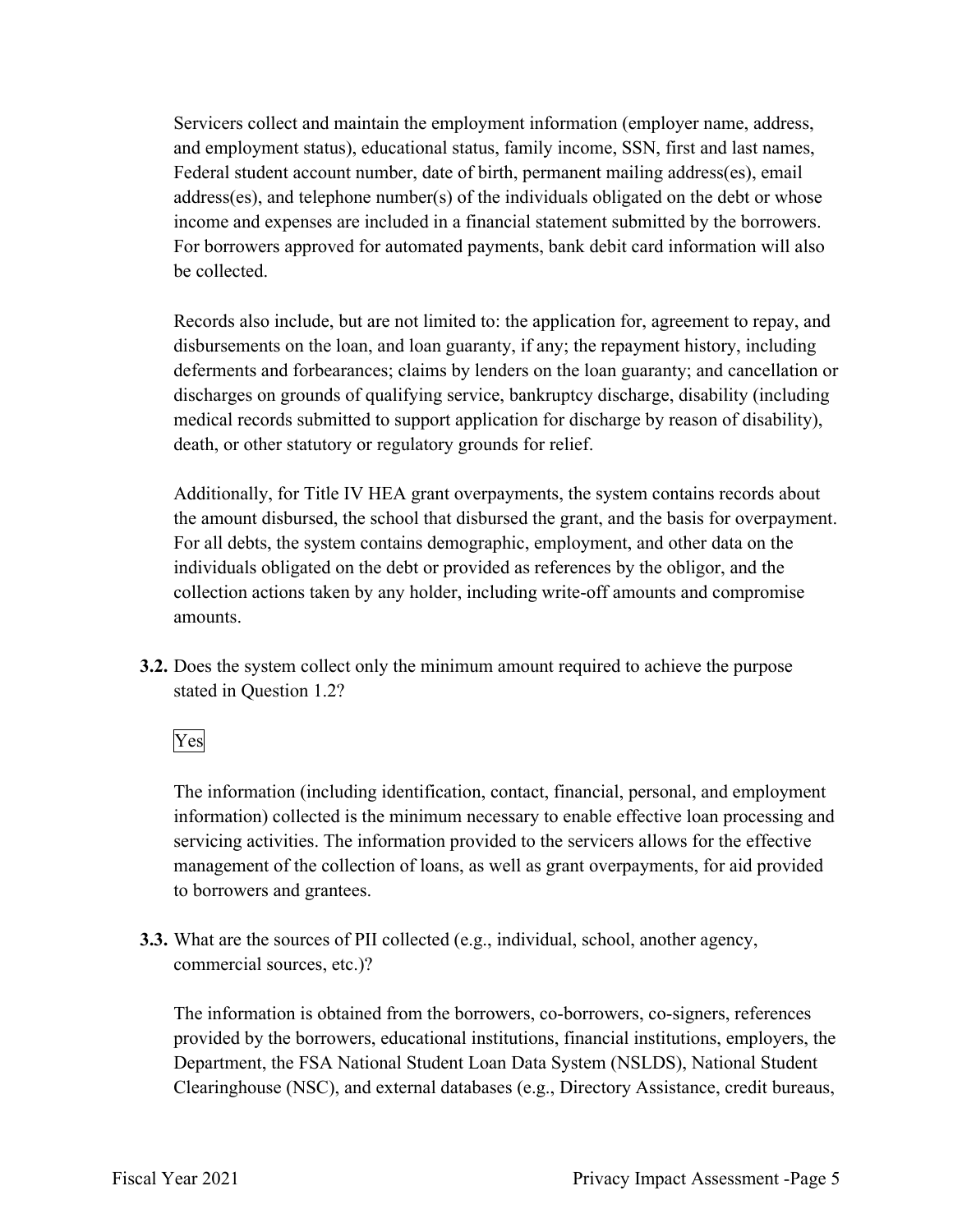skip-trace vendors, commercial person locator services, and the U.S. Department of the Treasury (Treasury)).

 **3.4.** How is the PII collected from the stated sources listed in Question 3.3 (e.g., paper form, web page, database, etc.)?

The information is collected via the following channels:

- Phone calls, emails, and web chats with customer service agents.
- Entries via the Interactive Voice Response (IVR) service.
- Incoming paper correspondence (e.g., via U.S. mail).
- Borrowers' usage of the servicers' websites.
- Secure data transmission within FSA systems.
- Secure data transmission from the Treasury.
- **3.5.** How is the PII validated or confirmed to ensure the integrity of the information collected?<sup>3</sup> Is there a frequency at which there are continuous checks to ensure the PII remains valid and accurate?

 Treasury)). PII is directly received from borrowers during the loan application process. PII is used to authenticate users during online account creation for access to servicer portals and telephone calls. If a borrower notes that the PII the servicer maintains about them is incorrect, records are updated within the respective system(s). Additionally, PII updates will occur because of changes provided by FSA systems, skip tracing, Directory Assistance, National Change of Address Database (maintained by the U.S. Postal Service (USPS)) and other third parties (e.g., educational institutions, financial institutions, loan services and consumer reporting agencies, and Federal agencies (e.g.,

# **Use**

**3.6.** Describe how the PII is used to achieve the purpose stated in Question 1.2 above.

 The information is collected to complete official Department business related to the collected as part of the student loan application, processing, collection, and disposition servicing of loans. The information is necessary to uniquely identify individuals and to service their student loans on behalf of FSA. Servicers use this information to store, retrieve, and manage loan payments and loan balances. This information may be of the borrower's account. This information is also used for individuals to electronically sign forms associated with management of their loan payment programs.

 $3$  Examples include restricted form filling, account verification, editing and validating information as it's collected, and communication with the individual whose information it is.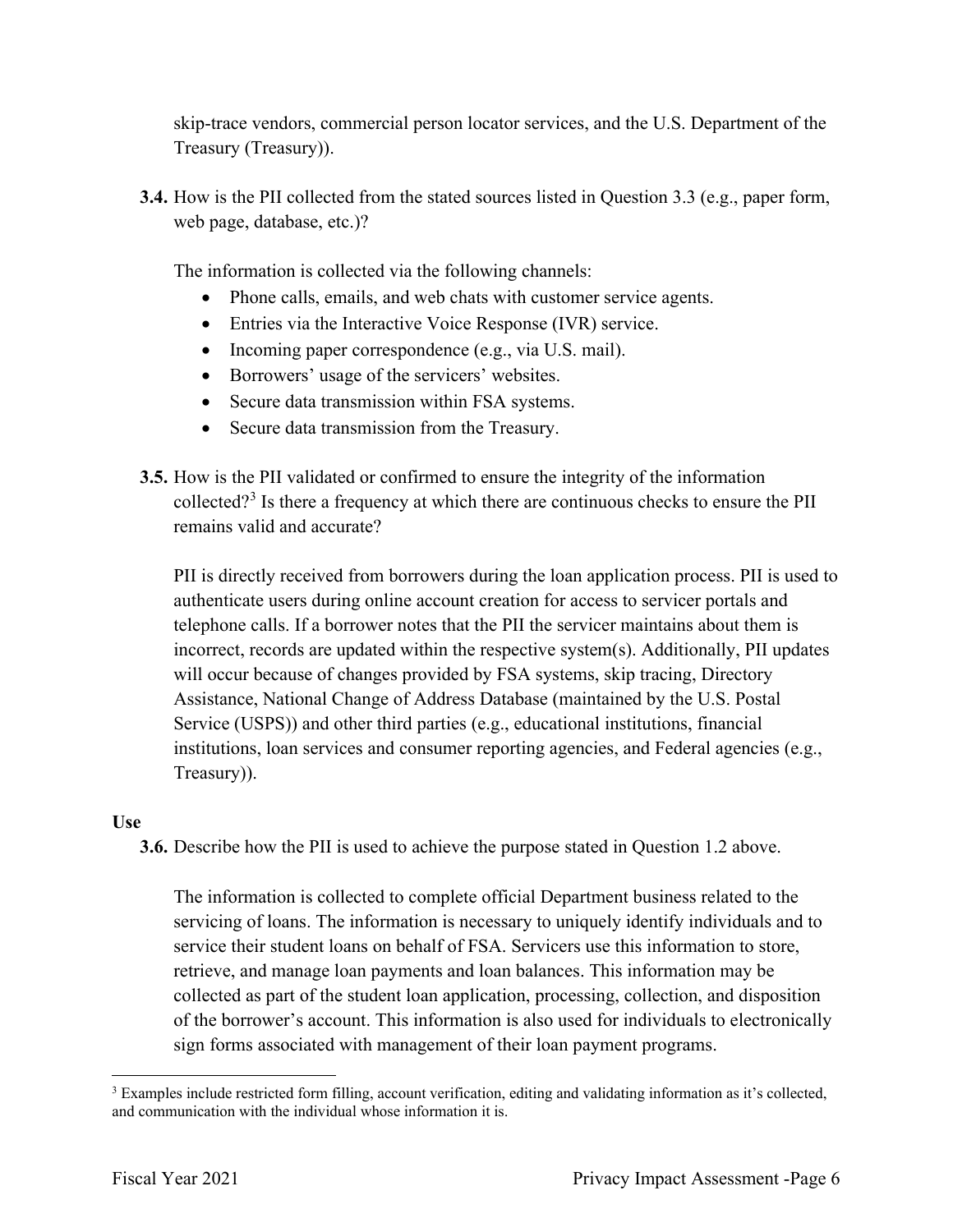prior to deployment or for training employees?<br>No **3.7.** Is the system using PII for testing/researching new applications or information systems

 **3.7.1.** If the above answer is **YES,** what controls are in place to minimize the risk and protect the data?  $\overline{M}$  N/A

# **Social Security Numbers**

*It is the Department's Policy that, in order to collect Social Security Numbers, the System Owner must state the collection is: 1) authorized by law, 2) necessary for an agency purpose, and 3) there is no reasonable alternative.* 

 **3.8.** Does the system collect Social Security Numbers? Note that if the system maintains Social Security Numbers but does not explicitly collect them, answer 3.8.1 to address the purpose for maintaining them.

# Yes

**3.8.1.** If the above answer is **YES**, explain the purpose for its collection, and how the SSN will be used.

 $\Box$  N/A

 The SSN is the unique identifier for Title IV programs and its use is required by program participants and trading partners to satisfy borrower eligibility, loan servicing, and loan status reporting requirements under law and regulations. Trading partners include the Internal Revenue Service (IRS), educational institutions, financial institutions, loan services, and consumer reporting agencies. The SSN is used for the following functions:

- • To determine eligibility of individuals to receive a benefit on a loan (such as deferment, forbearance, discharge, or forgiveness).
- As a unique identifier in connection with the exchange of information between servicers and its trading partners (e.g., educational institutions, financial institutions, loan services, and consumer reporting agencies) that is performed in association with the servicing of the loans.
- 1098-E data to the IRS. • As a data component for submission of loan data to NSLDS and Tax Form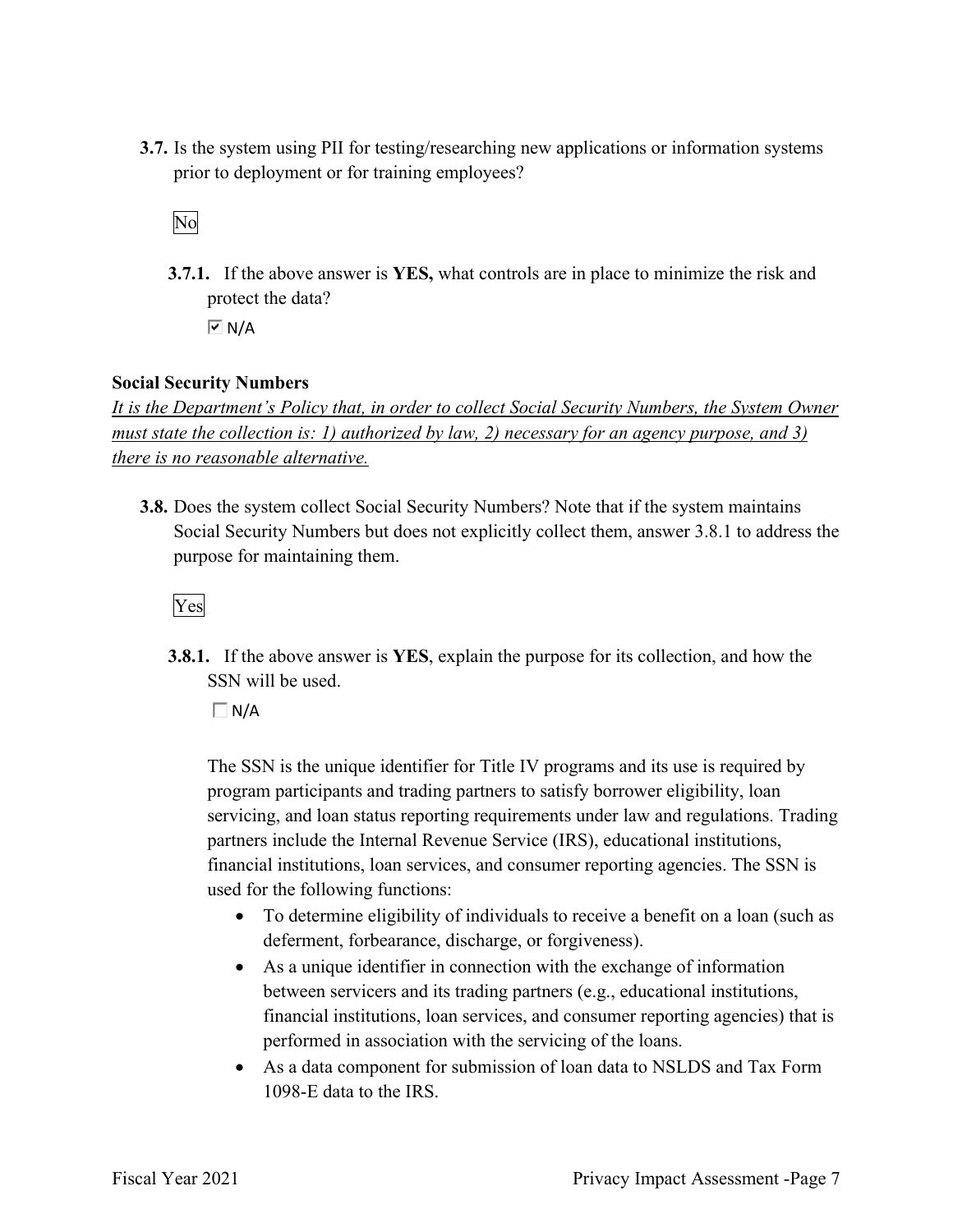- To locate an individual and to report and collect on the loans in case of delinquency or default.
- **3.8.2.** Specify any alternatives considered in the collection of SSNs and why the alternatives were not selected.

 $\Box$ N/A

Alternatives to using SSNs have been considered but were determined to not be feasible given the design of systems at FSA and other Federal agencies, as well as the lack of a consistently collected alternative identifier that is capable of performing the same function as the SSN. FSA's data exchanges rely on SSN and date of birth to identify and track aid recipient's loans, grants, and payments.

# **4. Notice**

 its collection (e.g., direct notice, such as a Privacy Act Statement (if applicable) or **4.1.** How does the system provide individuals with notice about the collection of PII prior to public notice, such as a SORN, PIA,)? If notice is not provided, explain why not.

 website for information that is collected by the Department. A Privacy Act Statement is located on the Free Application for Federal Student Aid (FAFSA) form and there is a link to the privacy policy on the FAFSA online application

 within each respective servicer's website. In order to establish an online account with For servicers acting on the behalf of the Department, there are privacy policies located specific servicers, the borrower must agree to the "Terms of Service," which incorporate the privacy policy by reference and link. In addition, servicers will send a written privacy notice to borrowers when they initially turn over the loans for debt collections to the DMCS and annually thereafter.

**4.2.** Provide the text of the notice or the link to the webpage where the notice is posted if notice is provided other than by SORN or PIA.

 $\Box$  N/A

A privacy notice is presented to the borrower via the following channels:

• FAFSA Application: Free Application for Federal Student Aid (FAFSA) form and there is a link on the FAFSA online application website to the privacy policy. (<https://studentaid.ed.gov/sa/privacy>)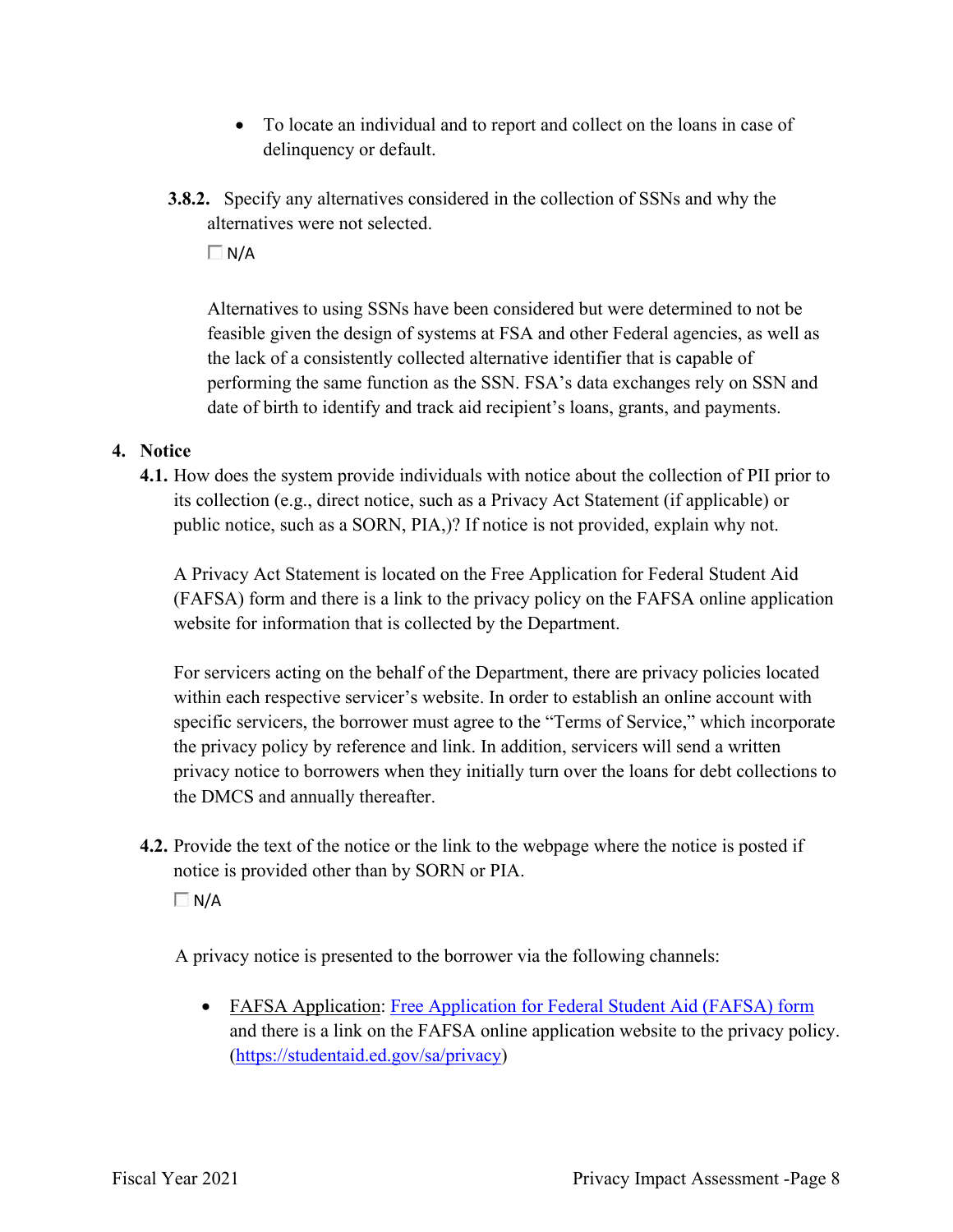- Servicers: To view the privacy notices for each servicer, please refer to the websites provided on the list of servicers, found at [https://www2.ed.gov/notices/pia/tivas-nfp.docx.](https://www2.ed.gov/notices/pia/tivas-nfp.docx)
- of previously collected PII), decline to provide PII, or opt out of the project? **4.3.** What opportunities are available for individuals to consent to uses (including new uses

 providing certain information is required in order to (i) communicate with websites or The borrower has the opportunity to decline to provide the information; however, customer service call centers, or (ii) receive certain benefits on a loan (such as deferment, forbearance, discharge, or forgiveness). Servicers use the information only to process and service the borrower's loans as permitted by the Higher Education Act.

**4.4.** Is the notice referenced in Question 4.1 reviewed and revised when there are changes in the practice, policy, or activities that affect the PII and privacy to ensure that individuals are aware of and can consent to, where feasible, these changes?

Yes

# **5. Information Sharing and Disclosures**

# **Internal**

 **5.1.** Will PII be shared internally with other ED principal offices? If the answer is **NO**, please skip to Question 5.4.

Yes

**5.2.** What PII will be shared and with whom?

 $\Box$  N/A

Information is shared with the Department's Office of the Inspector General (OIG) for fraud investigations.

 **5.3.** What is the purpose for sharing the specified PII with the specified internal organizations?

 $\Box$  N/A

In the event of a fraud investigation, PII can be shared with the Department's OIG.

# **External**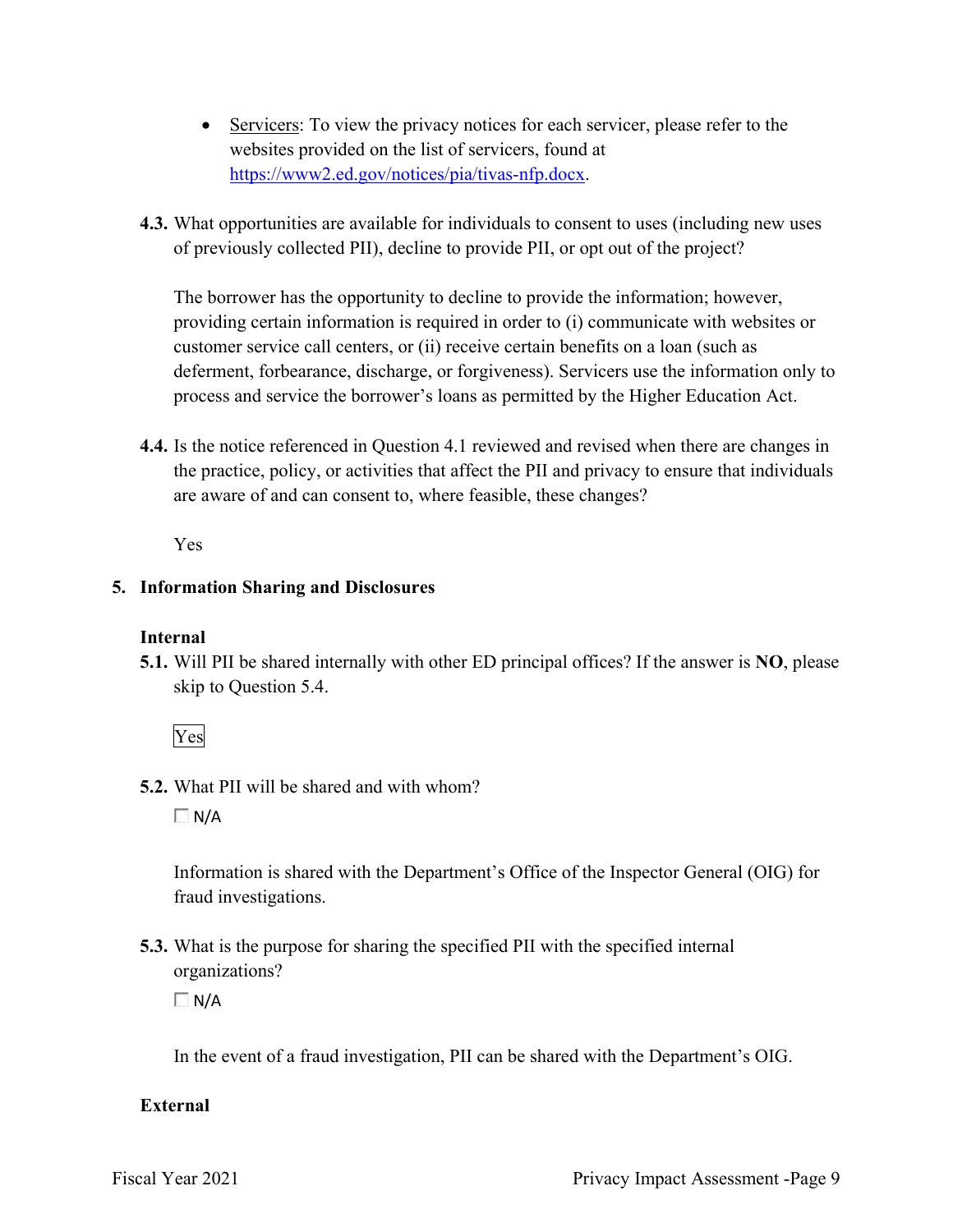- **5.4.** Will the PII contained in the system be shared with external entities (e.g., another agency, school district, the public, etc.)? If the answer is **NO**, please skip to Question 6.1.
	- Yes
- **5.5.** What PII will be shared and with whom? List programmatic disclosures only. 4  **Note: If you are sharing Social Security Numbers externally, please specify to whom and for what purpose**.

 $\Box$  N/A

Servicers may share information with the following external entities:

- Educational institutions to coordinate the management of the loan with the educational institution's financial office.
- Credit bureaus to update loan payment status.
- Skip tracing vendors to locate individuals.
- Person locator services to obtain updated contact information.
- Other third parties as authorized by the borrower (e.g., employers, references).
- USPS for directory assistance, and the national change of address database to obtain forwarding addresses.
- Treasury for payment processing, collection of IRS refunds, and revisions for borrower PII updates.
- Other government entities (e.g., State attorney(s) general, Consumer Financial Protection Bureau (CFPB)) for reporting purposes.
- Digital signature vendors to assist in the signature process for official documents.
- **5.6.** What is the purpose for sharing the PII with the specified external entities?  $\Box$  N/A

 program participants; to enforce the conditions or terms of a loan or grant; to make, debarment action; to ensure that program requirements are met; to verify whether a debt The information is shared for the following reasons: to uniquely identify individuals; to determine program eligibility and benefits; to facilitate default reduction efforts by service, collect, assign, adjust, transfer, refer, or discharge a loan; to counsel a debtor in repayment efforts; to investigate possible fraud or abuse; to verify compliance with program regulations; to locate a delinquent or defaulted borrower; to prepare a debt for litigation; to prepare for, conduct, or enforce a limitation, suspension, termination, or

<sup>&</sup>lt;sup>4</sup> If this information is covered by Privacy Act System of Records Notice (SORN) please list only relevant programmatic disclosures listed under the Routine Uses section.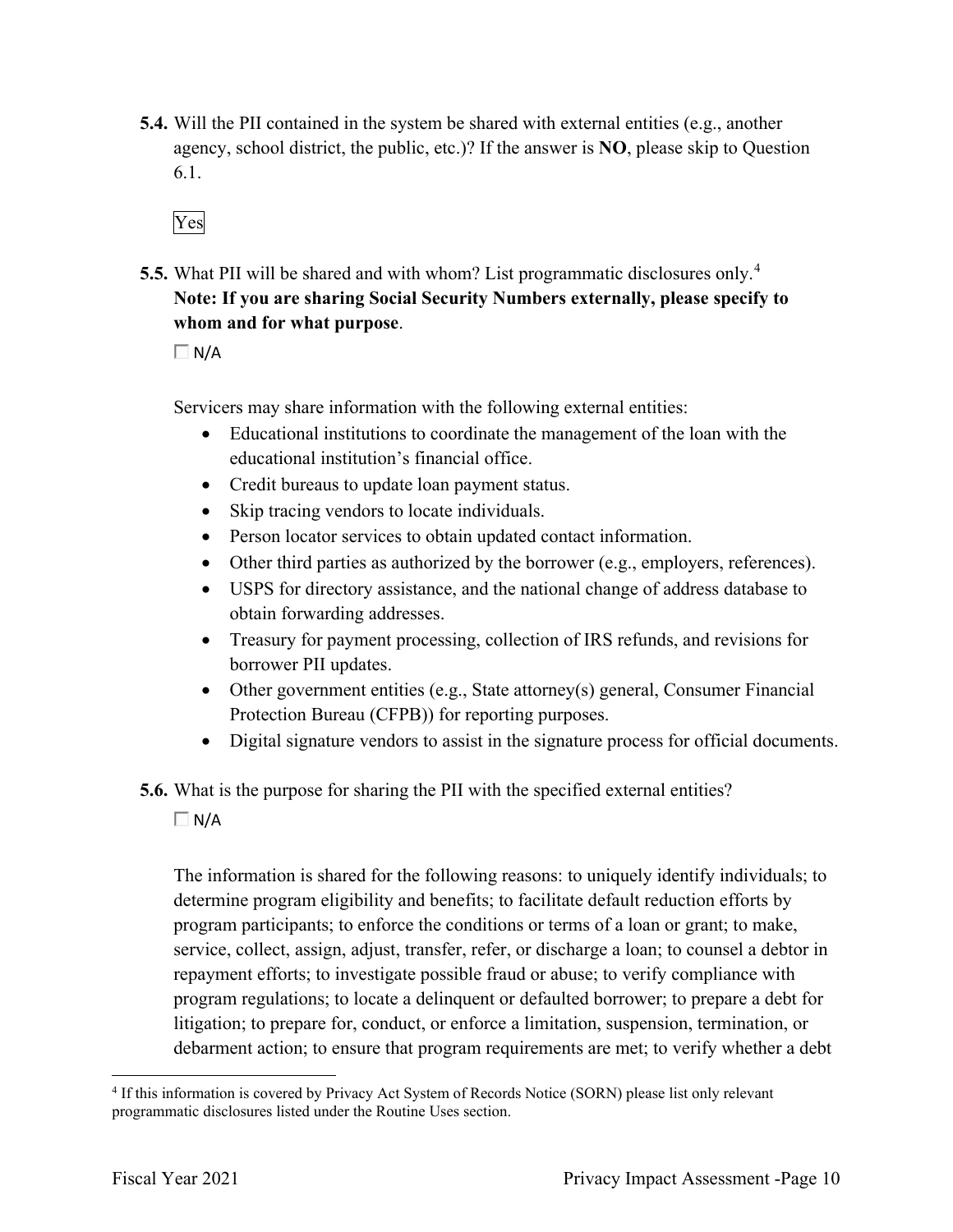qualifies for discharge, cancellation, or forgiveness; to conduct credit checks; to investigation complaints, update information, or correct errors contained in Department records; to refund credit balances; and to report to state attorney general(s), CFPB as required. In addition, information is reported to the IRS as required by U.S.C. 6050P and 6050S.

**5.7.** Is the sharing with the external entities authorized?



**5.8.** Is the system able to provide and retain an account of any disclosures made and make it available upon request?

 $\Box$  N/A Yes

The servicers maintain an internal record of each disclosure of PII made during the course of business operations.

**5.9.** How is the PII shared with the external entity (e.g., email, computer match, encrypted line, etc.)?

 $\Box$  N/A

 Gateway (SAIG): secure encrypted data transmission for external agency transfers, and PII is shared externally via two methods, both facilitated by FSA's Student Aid Internet the SAIG mailbox system for FSA-managed systems.

**5.10.** Is the sharing pursuant to a Computer Matching Agreement (CMA), Memorandum of Understanding (MOU), or other type of approved sharing agreement with another agency?

 $\Box$  N/A

Yes

 clauses to protect and safeguard Department data. The only entity where there is not an The Department entered into a MOU with Treasury for loan payment processing. Commercial servicers procured by the servicer have entered into contracts that contain agreement in place is the USPS. Information requests made to the USPS are seeking publicly available information for forwarding addresses.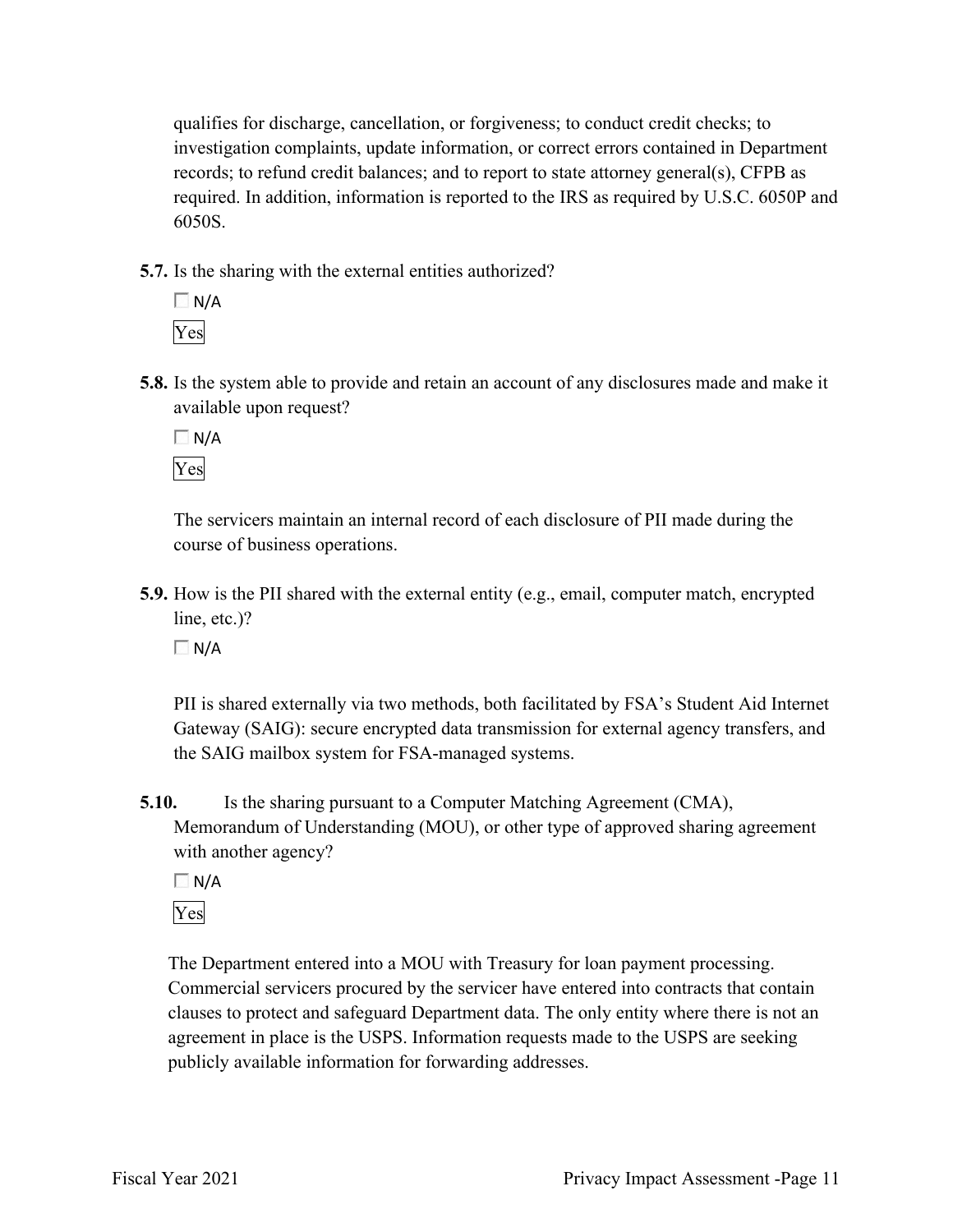**5.11.** Does the project place limitation on re-disclosure?

 $\Box$  N/A Yes

# **6. Redress**

**6.1.** What are the procedures that allow individuals to access their own information?

To gain access to a record in this system, requesters must provide the system manager with name, date of birth, and SSN. Requests by an individual for access to a record must meet the requirements of the regulations in 34 CFR 5b.5, including proof of identity.

 In addition, borrowers may access their own information via a website at the following locations:

- <https://studentaid.gov/manage-loans/default>
- <https://myeddebt.ed.gov>
- **6.2.** What procedures are in place to allow the subject individual to correct inaccurate or erroneous information?

 she should contact the system manager with name, date of birth, and SSN; identify the specific items to be changed; and provide a written justification for the change. Requests to amend a record must meet the requirements of the regulations in 34 CFR 5b.7. If an individual wishes to contest the content of a record in this system of records, he or

 In addition, borrowers may access their own information to correct any inaccurate or erroneous records via <https://studentaid.gov/manage-loans/default> and/or [https://myeddebt.ed.gov.](https://myeddebt.ed.gov)

**6.3.** How does the project notify individuals about the procedures for correcting their information?

 This PIA, as well as the system of records notice listed in question 2.2, details the procedures for correcting customer information. FSA's website also provides access and correction information.

# *7.* **Safeguards**

*If you are unsure which safeguards will apply, please consult with your ISSO.* 

 **7.1.** Does the principal office work with their CSO/ISSO to build privacy & security into the system and build privacy extensions to the extent feasible?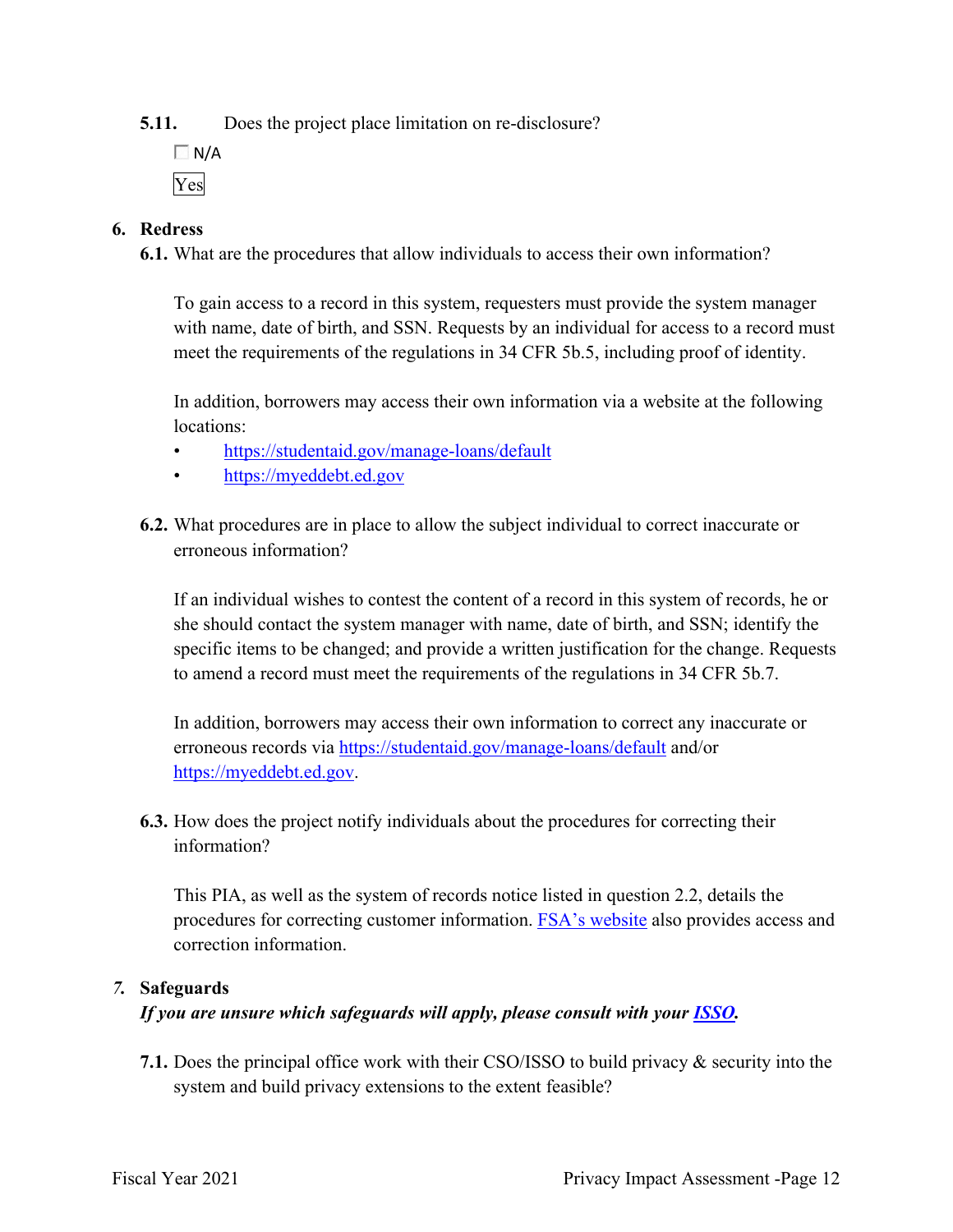Yes

# **7.2.** Is an Authorization to Operate (ATO) required?

Yes

 **7.3.** Under NIST FIPS Pub. 199, what is the security categorization of the system: **Low, Moderate, or High?** 

 $\Box$  N/A Moderate

 **7.4.** What administrative, technical, and physical safeguards are in place to protect the information?

 Servicers' systems are located in one or more of their secure data center facilities. signed Authorization to Operate (ATO) from a designated Department authorizing Access to servicers' systems is limited to servicers' employees, FSA employees, authorized IT professionals working on servicers' systems, and contractor program managers who have responsibilities for servicers' systems at hosting locations. In accordance with the Federal Information Security Modernization Act of 2014 (FISMA) and Office of Management and Budget (OMB) policy, servicers' systems must receive a official. Security and privacy controls implemented for servicers' systems are comprised of a combination of administrative, physical, and technical controls.

 application of security controls. These controls limit data access to individuals on a Physical access to the servicers' sites, where their systems are maintained, is controlled, and monitored by security personnel who check each individual entering the buildings for his or her employee or visitor badge. Annual security and privacy training is required to ensure that individuals are appropriately trained in safeguarding these data. Servicers' systems offer a high degree of resistance to tampering and circumvention through the "need-to-know" basis and control individual users' ability to access and alter records within the system.

 All users accessing the system are given unique user identification. The servicers' complex password policy, users are required to change their password at least every 90 systems require the enforcement of a complex password policy and two-factor authentication. In addition to the enforcement of the two-factor authentication and days in accordance with the Department's IT standards. Physical security of electronic data is maintained in a secured data center, access to which is controlled by multiple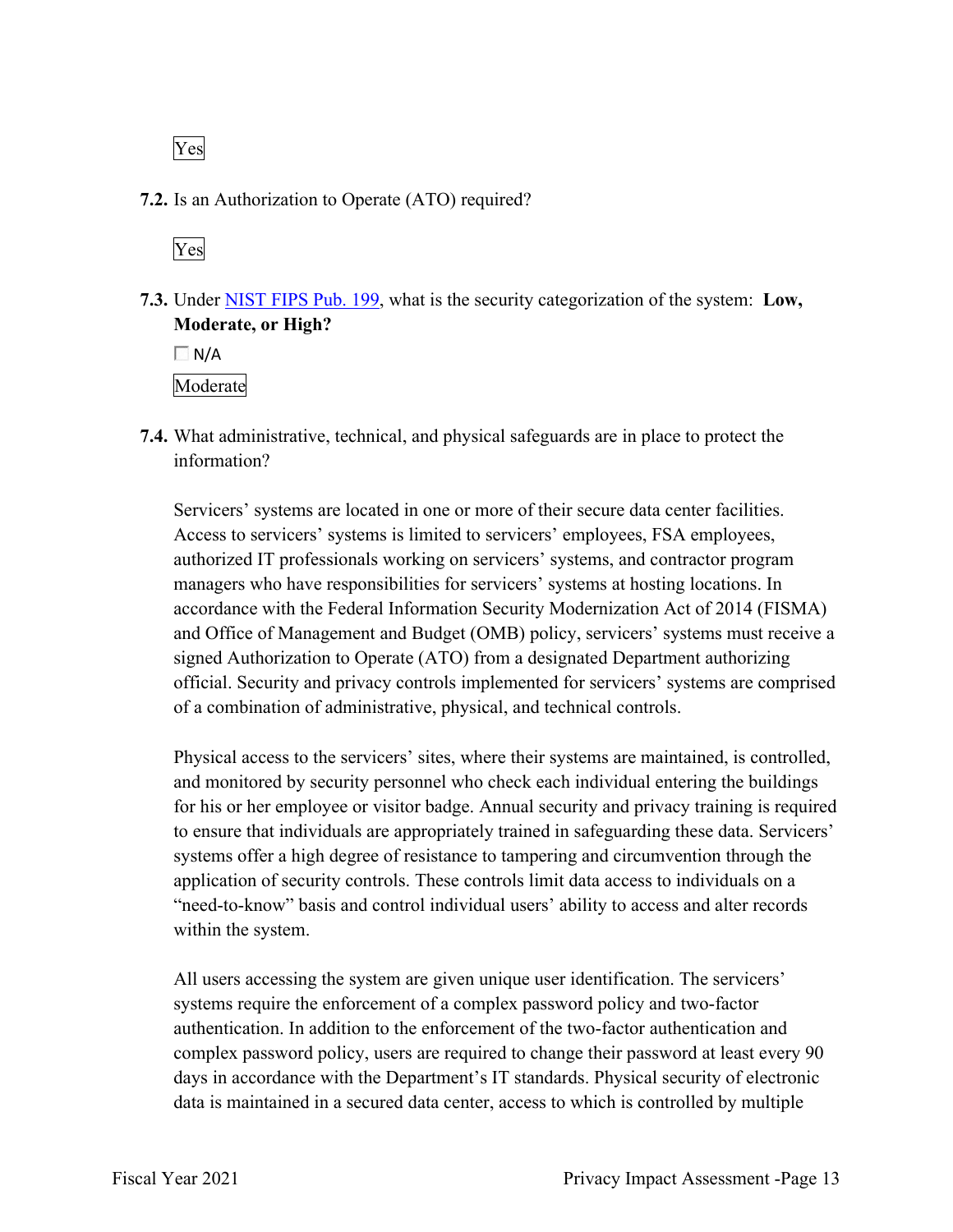access controls. Cryptographic solutions are in place to prevent unauthorized disclosure of information and to protect the integrity of data at rest and in transmission.

 **7.5.** Is the information in the system appropriately secured in accordance with the IT security requirements and procedures as required by Federal law and policy?

Yes

**7.6.** Has a risk assessment been conducted where appropriate security controls to protect against that risk have been identified and implemented?



 ensure the security controls continue to work properly at safeguarding the PII. **7.7.** Please describe any monitoring, testing or evaluation conducted on a regular basis to

 activities that are being conducted are scans to monitor, test, or evaluate central The servicers are enrolled in the FSA's Ongoing Security Authorization (OSA) program. Under the OSA program, the servicers' security and privacy controls are continually assessed on a quarterly basis per the OSA security control test schedule. Some of the processing unit (CPU) patching, annual penetration testing, and pre- and postmaintenance release activities.

Servicers' security and privacy controls are monitored and tested on a regular basis. Servicers' ongoing activities include, but are not limited to, the following:

- Security and privacy documentation are updated annually
- Vulnerability scanning and penetration testing are conducted on a regular basis
- Plans of actions and milestones are created for all vulnerabilities identified
- Training is conducted at least annually
- An ATO is obtained every three years
- process that includes testing for any security and privacy impacts • All major system changes must go through a rigorous configuration management
- Quarterly security and privacy forums are held by the Department
- Continuous monitoring through the Department's Cybersecurity Framework Risk Scorecard provides the system owner and necessary stakeholders with a detailed view of the system's implementation of the National Institute of Standards and Technology (NIST) Cybersecurity Framework and associated risk level.